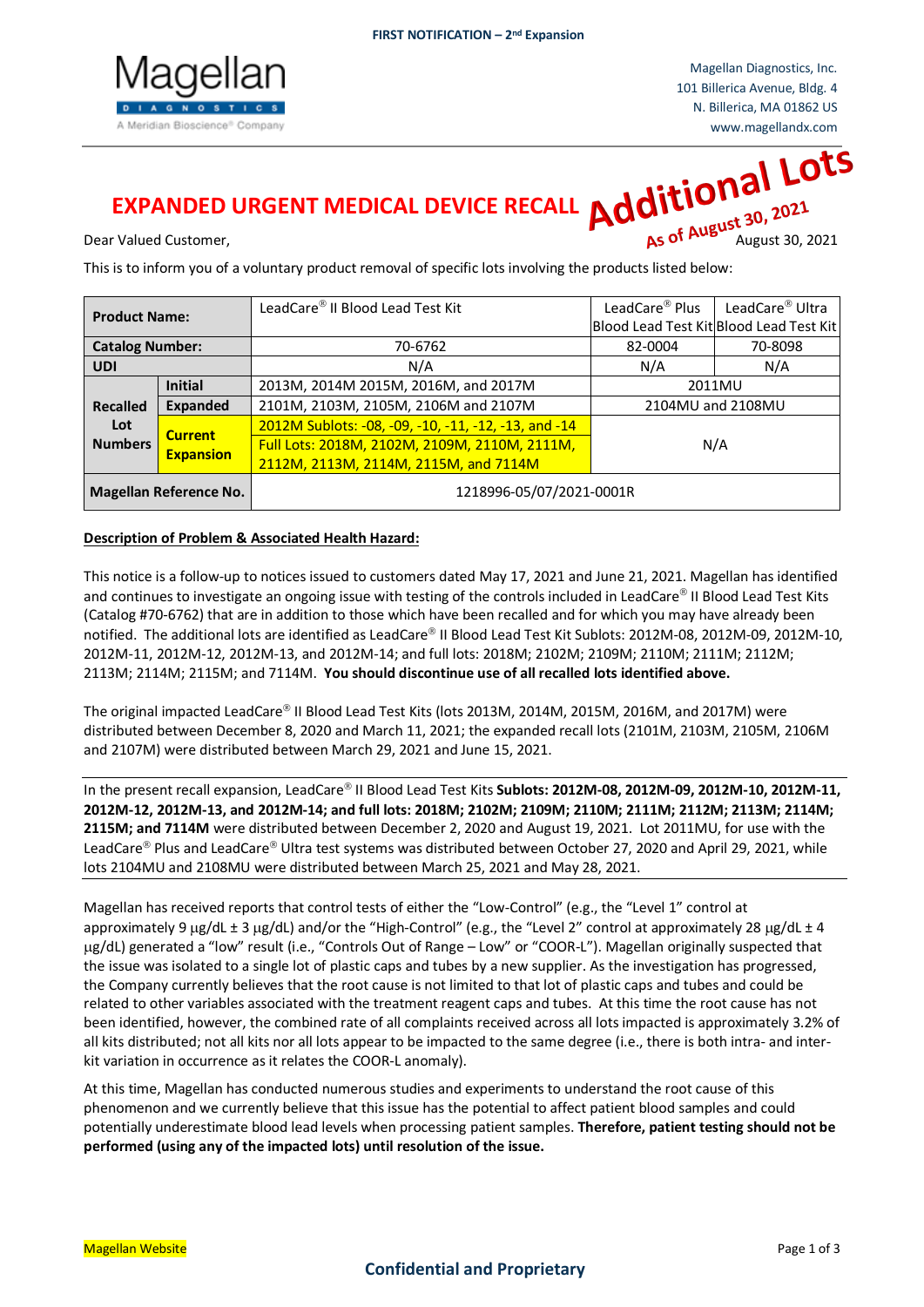

Magellan Diagnostics, Inc. 101 Billerica Avenue, Bldg. 4 N. Billerica, MA 01862 US www.magellandx.com

# **REQUIRED ACTIONS:**

#### **Immediate Actions:**

- **Review current inventory and segregate any remaining stock.**
- **Discontinue use of any remaining recalled stock.**

# **Regarding Previous Results:**

- Per laboratory policies and procedures, Health Care Providers should evaluate patient test results that were generated with the impacted lots.
- **Confirm suspect results with a high complexity testing method at a reference laboratory.**
- **Suspect results should be confirmed with an alternative lead testing option, such as those using Inductively Coupled Plasma Mass Spectrometry (ICP-MS) or Graphite Furnace Atomic Absorption Spectroscopy (GFAAS) at a high complexity, CLIA-certified, reference laboratory.**
- **Refer to previously issued retesting recommendations from CDC: https://emergency.cdc.gov/han/2021/han00445.asp**

## **Regarding this Notification:**

- Promptly complete and return the Customer Notification Form below t[o LeadCareSupport@magellandx.com](mailto:LeadCareSupport@magellandx.com) or FAX to (978) 600-1480 (this will indicate receipt of this field correction notice).
	- o **Complete this form even if you have no remaining inventory.**
- Once the form has been submitted, Magellan Technical Support will process the form and provide a Return Material Authorization (RMA) to return any remaining inventory to Magellan Diagnostics, Inc. and receive replacement product.
	- o Product will be replaced based on availability; replacement product is NOT currently available.

## **Actions to Be Taken by Magellan:**

Magellan intends to continue the root cause investigation into the COOR-L failure mode and replace product for those users that have any remaining inventory of impacted product (replacement product is currently NOT available).

#### **Contact Information:**

If you have any questions, please call Magellan's LeadCare Product Support Team at 1-800-275-0102, or email at [LeadCareSupport@magellandx.com.](mailto:LeadCareSupport@magellandx.com)

Supply of safe, effective, and reliable product is our highest priority. We apologize for any inconvenience or concern this action may cause and we thank you for your continued support of Magellan Diagnostics, Inc.

Sincerely,

Mike West Product Support Manager

**Please promptly complete and return the Customer Notification Form on the next page.**

**This will indicate receipt of this field correction notice.**

**Complete this form even if you have no remaining inventory.**